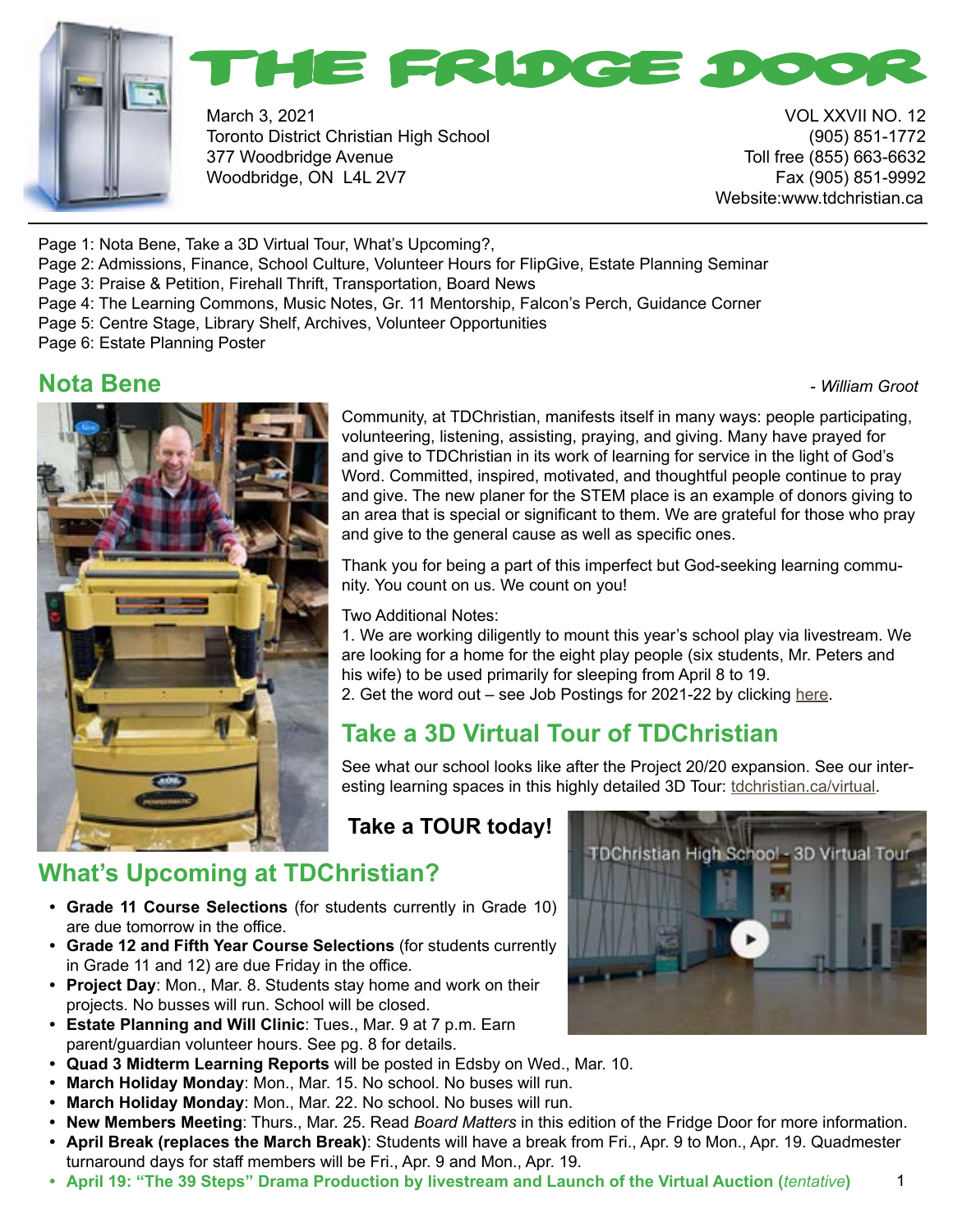#### **Admissions** *- P. Schuurman*

We are accepting registrations for the 2021-22 school year. If you have a child in grades 8 to 11 who is not currently attending TDChristian and you wish to begin the process of enrolling, go to [tdchristian.ca/studentadmissions](http://tdchristian.ca/studentadmissions). Families of current students will be sent tuition forms in the spring for re-enrolment.

E-mail [schuurman@tdchristian.ca](http://schuurman@tdchristian.ca) with your questions. Please let other people know that they belong at TDChristian!

#### **From the Finance Office** *- M. Rosie*

If you have recently changed your home address, phone numbers or email addresses, please update your information in Edsby to ensure our records are accurate. Thank you!

## **School Culture**  $\sim$  *J. Dykxhoorn*

Despite the pandemic there are many club options available to students, both online and at school. Students are encouraged to read the daily announcements, watch the weekly assemblies, and check out the club list on the "Student Life@TD" bulletin board near the downstairs washrooms. A listing of clubs is available on the Splash! Page.

This year's talent show, like the rest of the past year, is going to be a little different. Instead of an evening, as originally planned for March 4, we are going to share the fantastic talent submissions we received as part of a weekly segment in our Good Morning TDChristian TV Show/Assembly. We have great songs, art, and hair braiding that we can't wait to share! If students have other talents they would love to display, they should contact me.

A planning team for a *Relay for Life* event at TDChristian has formed and continues to meet. The team is excited to attend the Relay Conference on March 19 to learn of possibilities for the event despite the pandemic.

## **Volunteer Hours for FlipGive Participation!** *L. Fernhout*

TDChristian is offering volunteer hours for participating in FlipGive! Earning parent/guardian volunteer hours is easy!

**TIP OF THE WEEK**: Want to earn \$15 for TDChristian with one simple purchase? Check the Esso/Mobil 5 Cents off up to 1000L Fuel Discount Card which costs \$50. When you finish the card after purchasing 1000L (about 20 to 30 tanks of gas), you will have recouped your \$50! Set the card for automatic reload and continue earning! The \$15 is a big boost towards earning a parent/guardian volunteer hour. (1 hour = \$20 in earnings)

**Here's how the program works**: For every \$20 that you earn for TDChristian through FlipGive until April 30, you will be awarded one parent/guardian volunteer hour (up to a maximum of 12.5 hours).

Here are the steps to participate:

- 1. Install the FlipGive app on your mobile device (or access from your computer).
- 2. Sign up with this link/code: [Join Here](https://www.flipgive.com/teams/253163/joins/intro?code=6KGYX6)
- 3. Make all your purchases through FlipGive (online or gift cards for in-store).
- 4. TDChristian will take care of the rest and track your hours based on earnings.

Questions? Send an Edsby message to the contact person in your area:

- Halton Susan VanDenHoek
- Orangeville Sondra Burton
- Brampton Johanna DeGier
- Toronto Mary Fantilli
- Newmarket/Bradford/Springdale/HollandMarsh Maureen Lawson
- Richmond Hill Alla Pereboeva

Not on Edsby? Send an email to [passwords@tdchristian.ca](http://passwords@tdchristian.ca) requesting access. Contact Leanne Fernhout at [fernhout@tdchristian.ca](http://fernhout@tdchristian.ca) to become a FlipGive contact for Woodbridge/Kleinburg/Bolton or Mississauga/Oakville.

#### **Estate Planning Seminar (Earn Parent/Guardian Volunteer Hours)**

There is still time to register for the upcoming Estate Planning Seminar on Tuesday, March 9 at 7pm! See the flyer included. Because this is sponsored by the Christian School Foundation and Christian Stewardship Services, you can attend at NO COST! Register here: [Estate Planning 101](https://us02web.zoom.us/meeting/register/tZcucO2sqzwjGdQvL_U2orfB3Gpy9duyvMVS)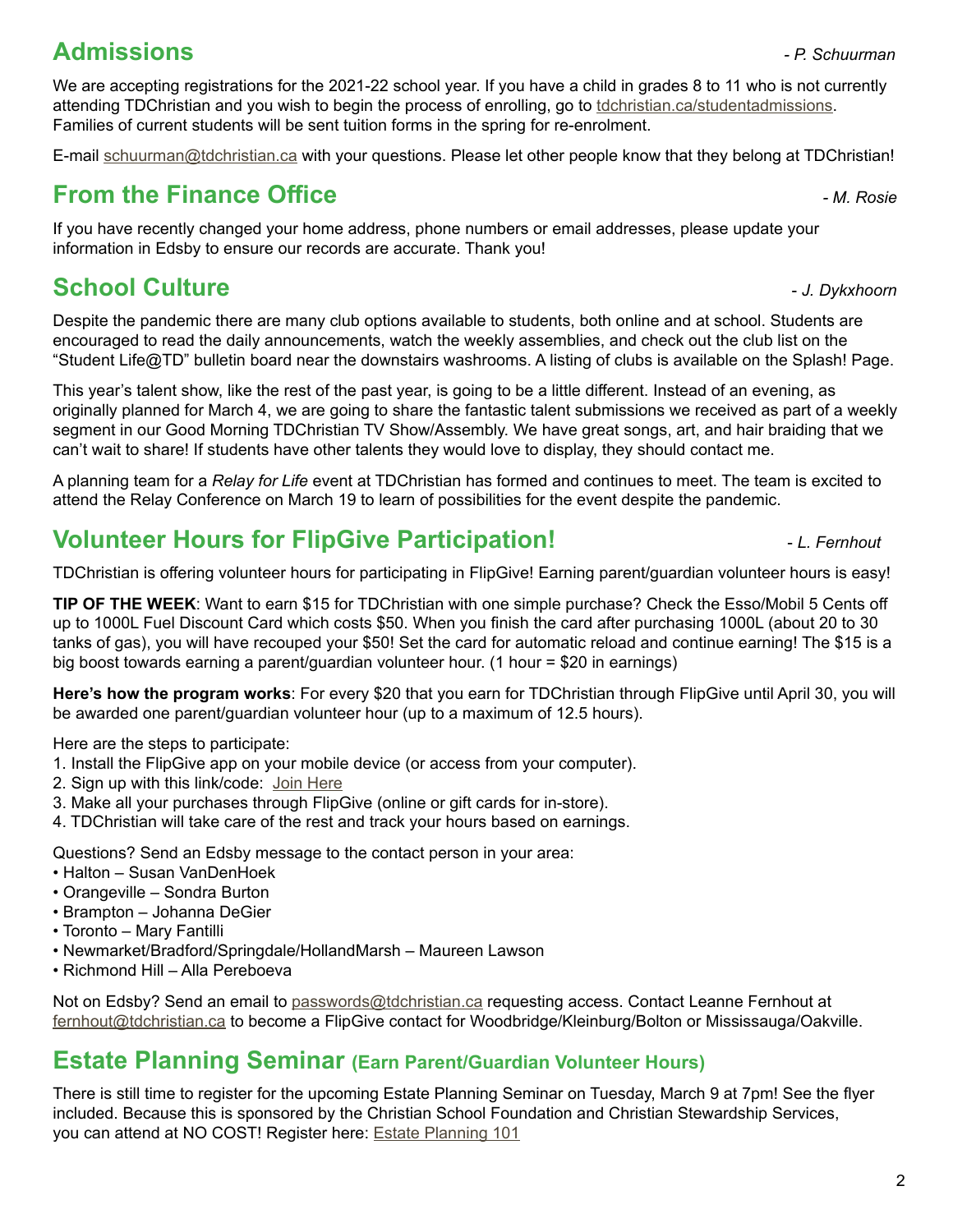#### **Praise & Petition** *- E. Dengerink/M. Laswick*

Praise the Lord that the days are getting longer and spring is around the corner. Sunlight and warmer temperatures bring hope for a brighter tomorrow!

Course selections are due this week. We pray that students are excited to see what the future holds in the coming year. Please keep in mind our grade 12 students as they begin to hear from universities and colleges in regards to acceptances. Decisions can be stressful; we pray for direction and peace.

March has changed significantly in the last two weeks. We pray that students and teachers will have the energy and enthusiasm needed to deal with a later spring break.

#### **Firehall Thrift** *- P. Haffenden*



The sign is on the building, the store is full of items, and a website is ready to be launched. An announcement will be made within the next week for how items can be viewed, purchased online and picked up from Firehall Thrift.

In the meantime, an application to get the zoning required to open Firehall Thrift to the public has been submitted to the City of Vaughan. The timeline is uncertain. We are working diligently to have it approved prior to the city's summer recess. Until items are moved out, we are unable to take in any more donations. We will let you know as soon as we can. Thank you for your support, prayers, and patience. It has been a long journey but we will persevere.

#### **Transportation 1.** The *J. Dykxhoorn*

On our last snow day, we experienced a larger than normal "fail rate" on the mass bus cancellation text that was sent. I noticed this quickly so I sent a voice message to families that would normally only receive a text. Our texting service is working at diagnosing the problem. The service hypothesizes that our mass text could have been filtered out by certain carriers who deemed the message as "SPAM." Some filters have been strengthened in an attempt to protect their users. I will be using recommendations on which words to use in future messages to help avoid the issue from reoccurring. Thank you for your understanding!

#### **Become a Member of TDChristian** *- C. Loopstra, Board Member*

If you are not yet a member of TDChristian, the Board encourages you to attend the New Members' Zoom Meeting at 7 p.m. on Thursday, March 25.

During the meeting you will be asked about your connections to TDChristian and what inspired you to become connected to the school. You will be given an overview of TDChristian's governance structure, policies, and Identity Statement, as you determine whether or not you wish to apply to become a member.

Membership has its privileges. Annual meetings are held in November and April. They provide an opportunity for members and others to share ideas, contribute to, and discuss what is happening at the school. Most importantly, members vote on key issues including finances and ongoing school plans that help shape TDChristian's future.

We look forward to sharing an evening with you together as you explore membership and learn more about TDChristian! To get a Zoom invite to the Zoom Meeting on March 25 or to find out more about it, email Board Administrative Assistant, Lynne Elliott, at [elliott@tdchristian.ca.](mailto:elliott%40tdchristian.ca?subject=)

In 2020, I became a voting member of the TDChristian communiy. As a parent of three students attending this school, not only was this a natural next step for me, but it came at an important point along the school's timeline as the Board prepares to present the school's new strategic plan at the April 22, 2021 Spring Annual Meeting. Becoming a member now allows you to have direct input on the direction of the school. as it springboards into the next 3 to 5 years.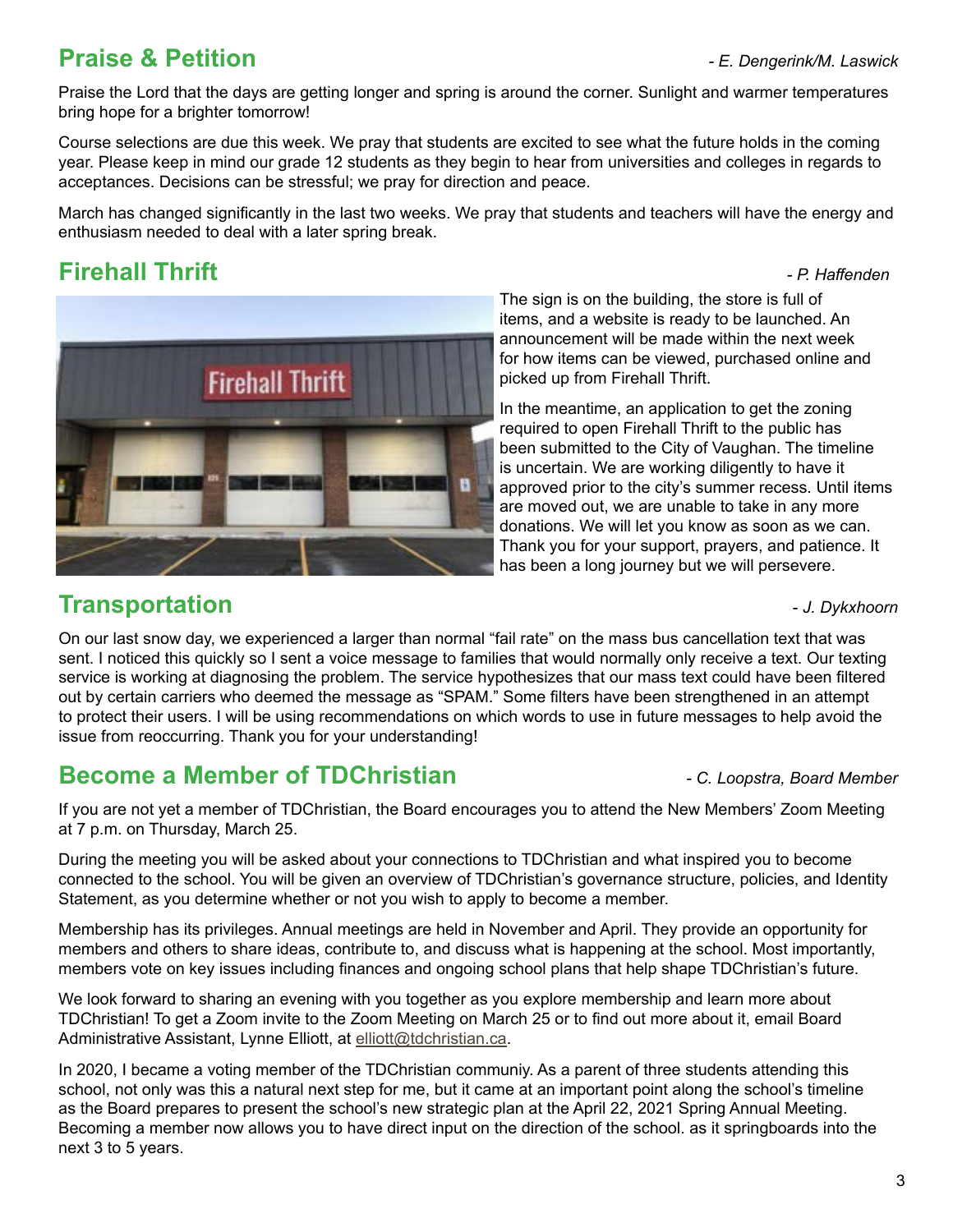#### **The Learning Commons** *- M. Jaworski*

Our new space continues to develop each day. Thank you to Mr. Freeman and to Ellie Soh from the Green Industries class for the beautiful plants that have been added. We look forward to seeing what else is added in the coming weeks.

Students are reminded that help and support is available for everyone. In-person homework club runs every Monday to Thursday from 1:45 to 3:15 p.m. Virtual Homework Club runs every Tuesday and Thursday from 1:45 to 3:15 p.m. All students are welcome.

#### **Music Notes** *- K. Hayward*

This has been a tough year for the music program at TDChristian. However, we move forward with expectation and hope for the remainder of this year and 2021-22. We are thankful that Grade 9 Music and Guitar were on the schedule this year. Music lessons have also been possible due to the Presentation Centre space.

Students have shared and will share their musical talents in assemblies and Good Morning, TDChristian! We are looking at ways to celebrate music during Grandparents Day.

More importantly, we are giving our students the options to choose music in Grades 10 to 12 next year with the hope of reviving Concert Band and Choir as well. Music is an important and meaningful way for us to give glory to God. Please pray that the full music program will return in September.

#### **Grade 11 Mentorship** *- S. Van Eerden*

**Mentorship 2021**: Because of the pandemic, Mentorship is looking a little bit different this year. First and foremost, it is connected to English and New Testament classes more directly, so only students in those courses are doing Mentorship right now. Secondly, it only requires a five-hour placement, and the hope is that this can be completed in one day, either online or in person, depending where we are at that time.

In discussion with the students, we have recommended either Monday, March 8, March 15, or March 22. No new projects or work will be given on any of these days.

The entire project is due on Tuesday, April 6, which is the last regular day of Quad 3. Details for Mentorship are found on Edsby in the English class library. Contact Mr. Van Eerden directly with any questions that arise.

NOTE: Students in English and New Testament for Quad 4 have been sent an Edsby message with the assignment so they know what is required in case they want to complete it during the April break. Although there will be more days offered to do Mentorship during Quad 4, it may save stress by getting it done early.

#### **Falcon's Perch** *- C. Hoving*

It's been great to be back in the building and see students in the halls again and having four Phys. Ed. classes running. Yesterday we kicked off the Ping Pong tournament at lunch. It was a lot of fun. We will continue to look at ways that students can do things outside of the classroom in a safe manner.

As we move through March, we hope the weather turns for the better. Continue to look at ways to be active inside and out, as a way to help you deal with the effects of the pandemic.

#### **Guidance Corner** *- E. Dengerink*

March Virtual Tours for University and Colleges: March is a great time to visit the universities and colleges that you are considering attending in the fall. Sign-up for a virtual tour or attend an Open House. You don't have to be in grade 12 to go on a tour – plan ahead and check them out! Information is available on their websites.

Trent University is offering in-person tours of their campuses. You must book a date and time prior to going. Check on the link for more information. [trentu.ca/futurestudents/undergraduate/applicants/accepted-offer/discover-days](http://www.trentu.ca/futurestudents/undergraduate/applicants/accepted-offer/discover-days-events/book-tour-peterborough-campus)[events/book-tour-peterborough-campus.](http://www.trentu.ca/futurestudents/undergraduate/applicants/accepted-offer/discover-days-events/book-tour-peterborough-campus)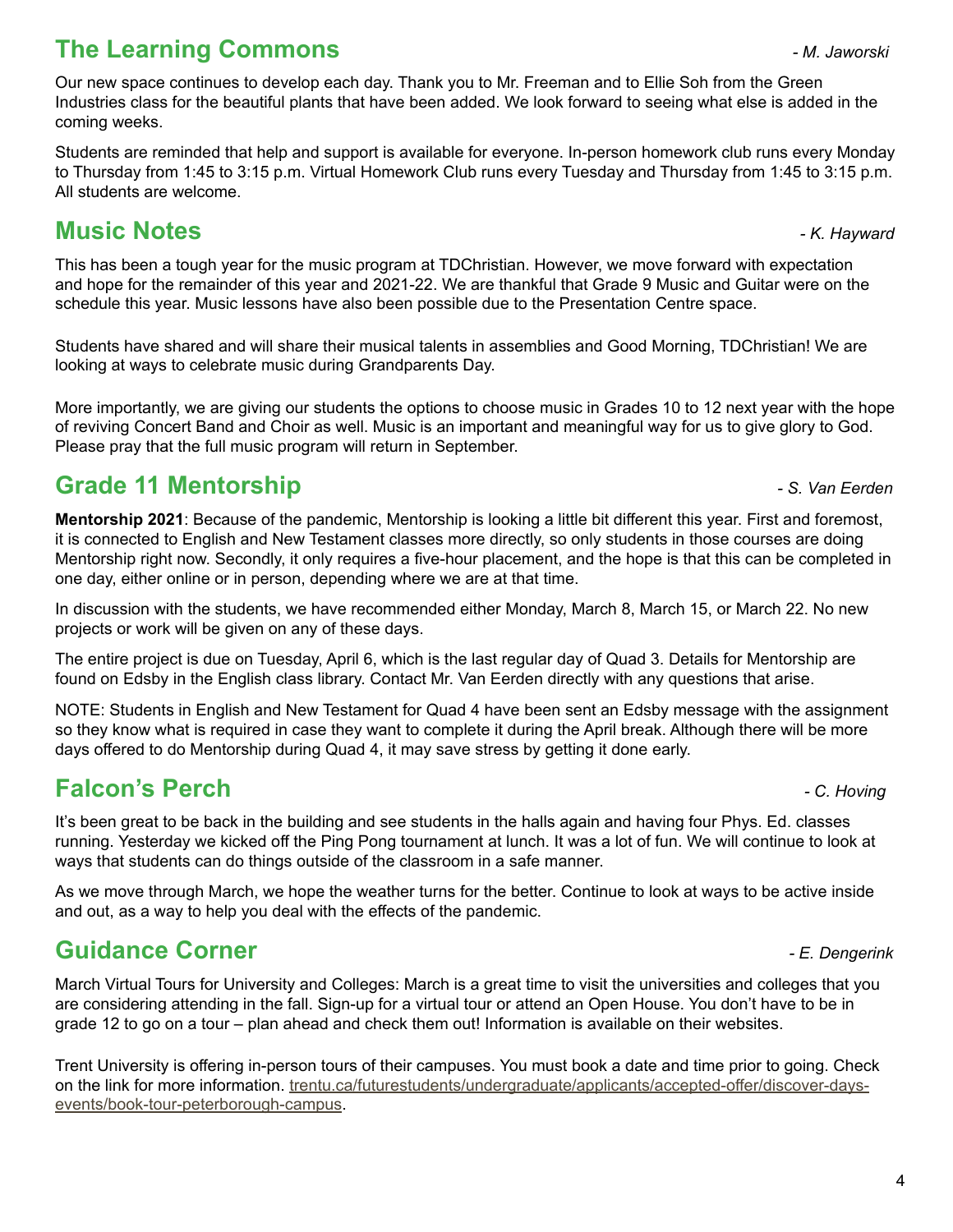5

University of Guelph Interaction Conference This two-day conference on April 28 and 29 is for university-bound grade 10 and 11 students. This is your opportunity to discover the University of Guelph community and to learn more about academic disciplines that interest you! Registration details available very soon. Check [admission.uoguelph.ca/events](mailto:admission.uoguelph.ca/events%20for%20more%20information?subject=).

## **Centre Stage** *Centre Stage*

The cast and crew of "The 39 Steps" recently reflected that mounting a school show in the midst of a pandemic is an experience unlike any they have ever had. The best description came from one of our actors - "It's like you're back in the days of the pioneer. You have your wagon, your supplies, and your family, and you're making a long journey, but you really don't have any sense of WHERE you are actually going. You have an okay idea of what you'll do when you get there, but because you REALLY don't know what the destination is going to look like, it's pretty hard to prepare for it in your head."

We are very much on this sort of journey. And we keep traveling, in faith. Our show dates have been moved, given the change in the March Break. We are now planning to perform the evening before the start of Quad Four (April 19). Keep us in your prayers as we slowly see the frontier reveal itself in front of us!

P.S. If you have a place for the eight of us (four cast, two crew, myself and my wife) to stay from the nights of April 8 to April 19, please contact me or Mr. Groot.

#### **Library Shelf** *- J. Knibbe*

**Book Club:** It was great to be able to meet in person last week to discuss *The Enigma Game*. The next book on our agenda, entitled *The Starlight Claim*, a story of mystery and adventure during the winter in northern Ontario, will be our focus at our next meeting on March 19.

#### **TDChristian Archives** *- J. Knibbe*

**Archives Collection:** For several years, teacher, Richard Vanderkloet created small wooden mementoes as gifts for TD graduates. The example pictured here was given in 1999.

If you remember receiving a similar gift at your grad breakfast, and still have it, it would be great if you could send us a photo of the object and the year that it was given. We are also happy to accept the actual object if you would like to donate it to the archives collection.

Project 20/20 includes the construction of a bank of display cases along the History Wall, in which we plan to display many items from the collection. Stay tuned for further developments!

**Photos and Videos**: Anyone who has photos or videos of past TDChristian events is encouraged to send them our way. We would be happy to scan and return them.

**@TD Newsletter**: We love to keep in contact with all of our alumni and send them the @TDChristian quarterlies! We encourage you to send us your email address via [alumni@tdchristian.ca.](http://alumni@tdchristian.ca)

**Everything else**: If, while reorganizing and cleaning up files etc., you come across anything from TD, such as Newsletters, play programs, graduation programs, posters, school clothing, that we could add to the archives, email me at [knibbe@tdchristian.ca](mailto:knibbe%40tdchristian.ca?subject=).

#### **Volunteer Opportunities**

- 1. Attend the Estate Planning and Will Clinic on Tuesday, March 9 and earn two volunteer hours.
- 2. See the FlipGive announcement on page 2 to earn up to 12.5 hours by simply using this app while doing regu-lar shopping.